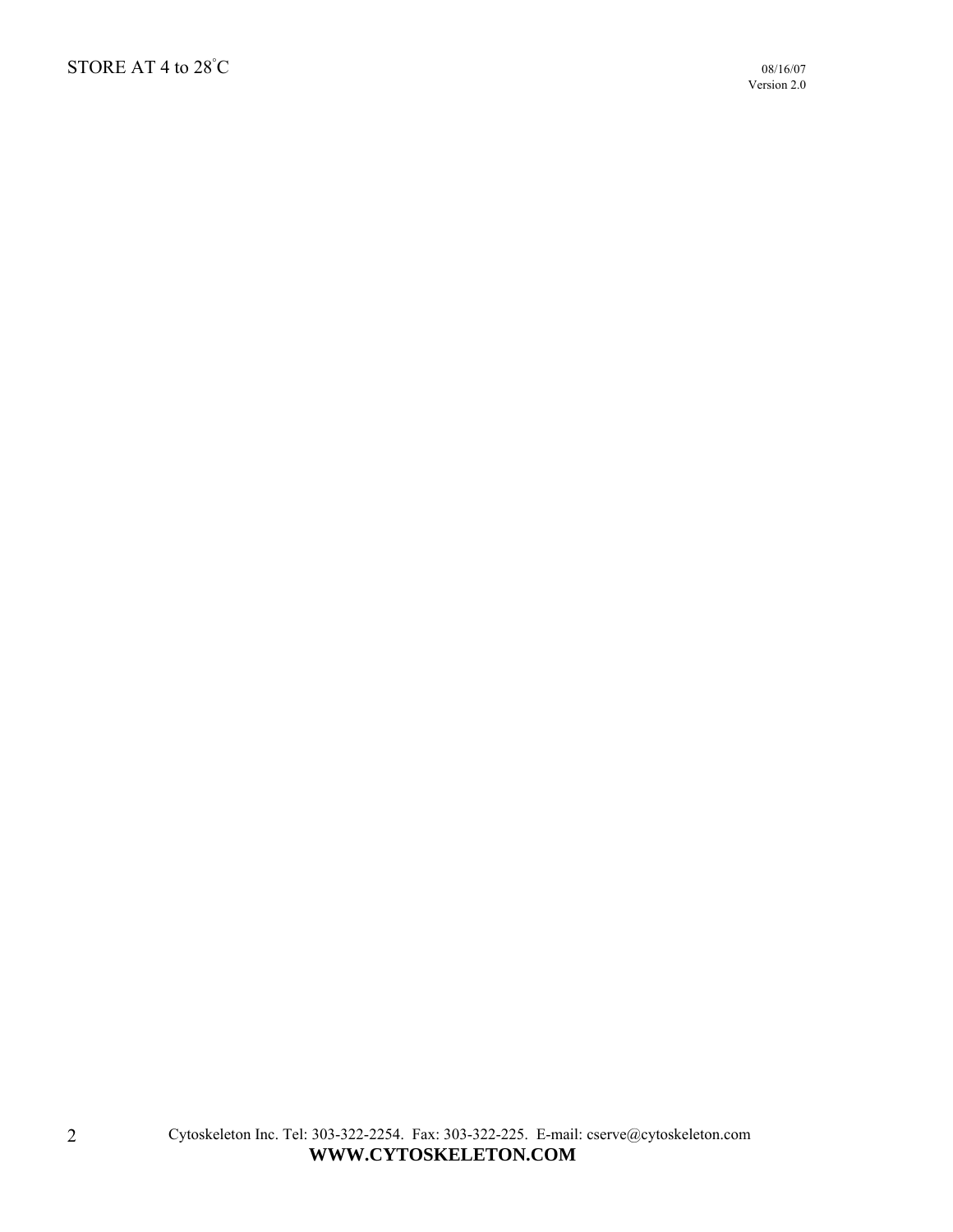# **PhosFree Phosphate Assay Biochem Kit (Cat. # BK050)**

The PhosFree<sup>™</sup> Phosphate Assay Biochem Kit is an extremely quick and economical way to measure phosphate in solution. There is minimal interference from other common ions and reagents used in molecular biology and biochemistry. This kit is designed to guide you through the process of measuring end-point and kinetic assays. There is special consideration for ATPase and GTPase assays which can be performed easily with this kit. The kit manual is separated into six sections:

| Section I:   | Overview and Uses of the Kit |
|--------------|------------------------------|
| Section II:  | Equipment required           |
| Section III: | <b>Kit Contents</b>          |
| Section IV:  | Assay Methods                |
| Section V:   | Troubleshooting              |
| Section VI:  | <b>Associated Products</b>   |

# **Section I: Overview**

The PhosFree<sup> $TM$ </sup> Phosphate Assay is a simple two or three step assay which measures phosphate down to a level of 0.02 nmole per 20 μl of reaction mix. The assay is based on a malachite green complex which specifically binds to phosphate ions, resulting in an increase in absorbance at 650 nm. This unparalleled sensitivity make the assay a first choice for determining phosphate concentrations in biological fluids and buffers, as well as a platform for measuring phosphate released from hydrolysis of ATP, GTP or other nucleotide or another phosphate releasing reactions. There are special considerations for phosphate releasing reactions which are usually sensitive to pH. Also there is an extra step for biological solutions containing more than 10 μg/ml of protein which require clarification after quenching the reaction.

#### **Uses:**

- 1) To measure phosphate in a biological solution or buffer.
- 2) To measure ATP or GTP hydrolysis from an enzyme reaction.
- 3) To measure phosphate release from phosphatase catalyzed reactions.

## **Section II: Required Equipment**

- 1) Spectrophotometer capable of measuring absorbance at 650 nm wavelength.
- 2) Small capacity (100-1000 μl) cuvettes or 96-well microtitre plates.
- 3) Pipettors 20, 200 and 1000 μl capacity.
- 4) Microfuge.
- 5) Ice supply, and  $4^{\circ}$ C storage area.

## **Section III: Kit Contents**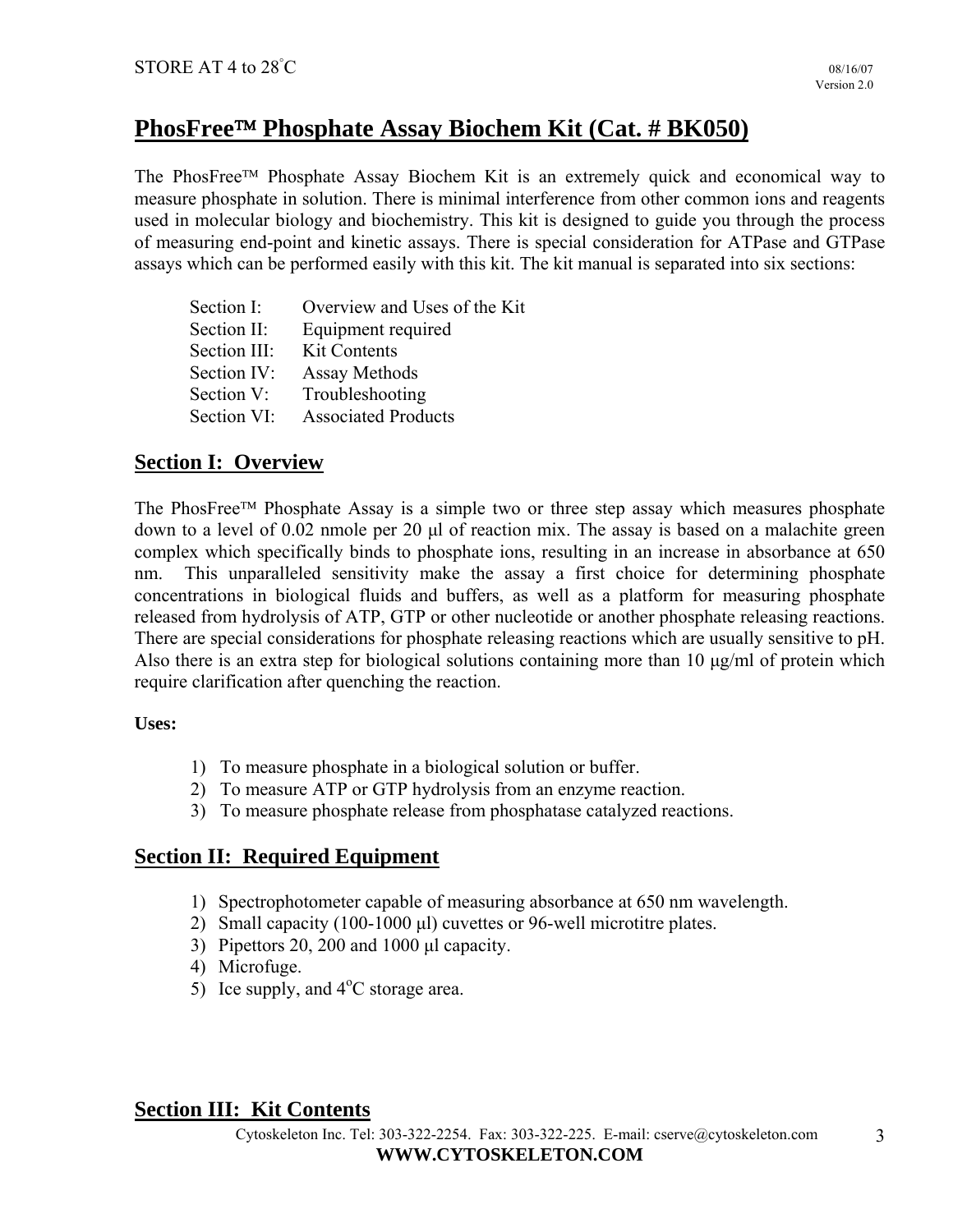| 1) $1 \times 100$ ml | Activator. Store at room temperature               |
|----------------------|----------------------------------------------------|
| 2) $1 \times 100$ ml | Quencher. Store at room temperature.               |
| $3)$ 1 x 1 ml        | 1 mM Phosphate Standard. Store at room temperature |

## **Section IV: Assay Methods**

#### *Preliminaries:*

In order to set up your PhosFree™ Phosphate Assay you need to determine what format is best for you. There are end-point or kinetic assays, and high or low protein content assays to choose from. If your test solution has less than 10 μg/ml of protein (see Associated Products section for the Advanced Protein Assay, Cat. # ADV01) then this is called a low protein content assay. If more than 10 μg/ml then this is a high protein content assay. The end-point assay determines the level of phosphate in a solution such as a buffer or a sample of urine, which is not expected to change during the time taken to measure the phosphate concentration. The kinetic assay is useful for reactions which hydrolyze ATP or GTP to form ADP or GDP and free phosphate over a time course. Finally, even if you decide to perform a kinetic assay it is useful to use the endpoint method as a rapid method for determining the most suitable enzyme concentration and buffer composition. The assay's range is 20 to 1000 μM phosphate, so consider this when designing your assay. We suggest performing the Standard Curve first to get acquainted with how the assay fits into your laboratory setting (e.g. spectrophotometer settings and cuvettes or 96-well plates etc). When you have performed the Standard Curve then decide which assay type you would like to perform, then follow the corresponding method described after the Standard Curve section. It is recommended to perform a Standard Curve with each experiment in order to ensure reproducibility between experiments: If you require a one step assay and improved protein compatibility, try the  $CytoPhos<sup>TM</sup> Phosphate Assay kit (Cat. # BK054).$ 

#### **Phosphate Standard Curve:**

This method is for 220 μl final volume, if your cuvette or well of a 96-well plate requires a different volume then adjust all volumes accordingly. Furthermore, this method is time sensitive, try to measure all samples between 10 and 15 min after addition of Activator and Color developer.

- 1. Pipette 20, 10, 8, 6, 4, 2, 1 and 0 μl of 1 mM Phosphate Standard in duplicate tubes or wells, and make each tube or well to 20 μl with phosphate free Milli-Q water.
- 2. Pipette 100 μl of Quencher (0.6 M Perchloric Acid) into each tube or well.
- 3. Pipette 100 μl of Activator (Malachite Green Reagent) into each tube or well.
- 4. Incubate at room temperature  $(24^{\circ}C)$  for exactly 10 min and read absorbance at 650 nm. Use the zero phosphate concentration sample as a blank to zero the spectrophotometer.
- 5. Calculate the average absorbance values of duplicates, and plot them as a standard curve (concentration on the x-axis and absorbance on the y-axis). See Figure 1.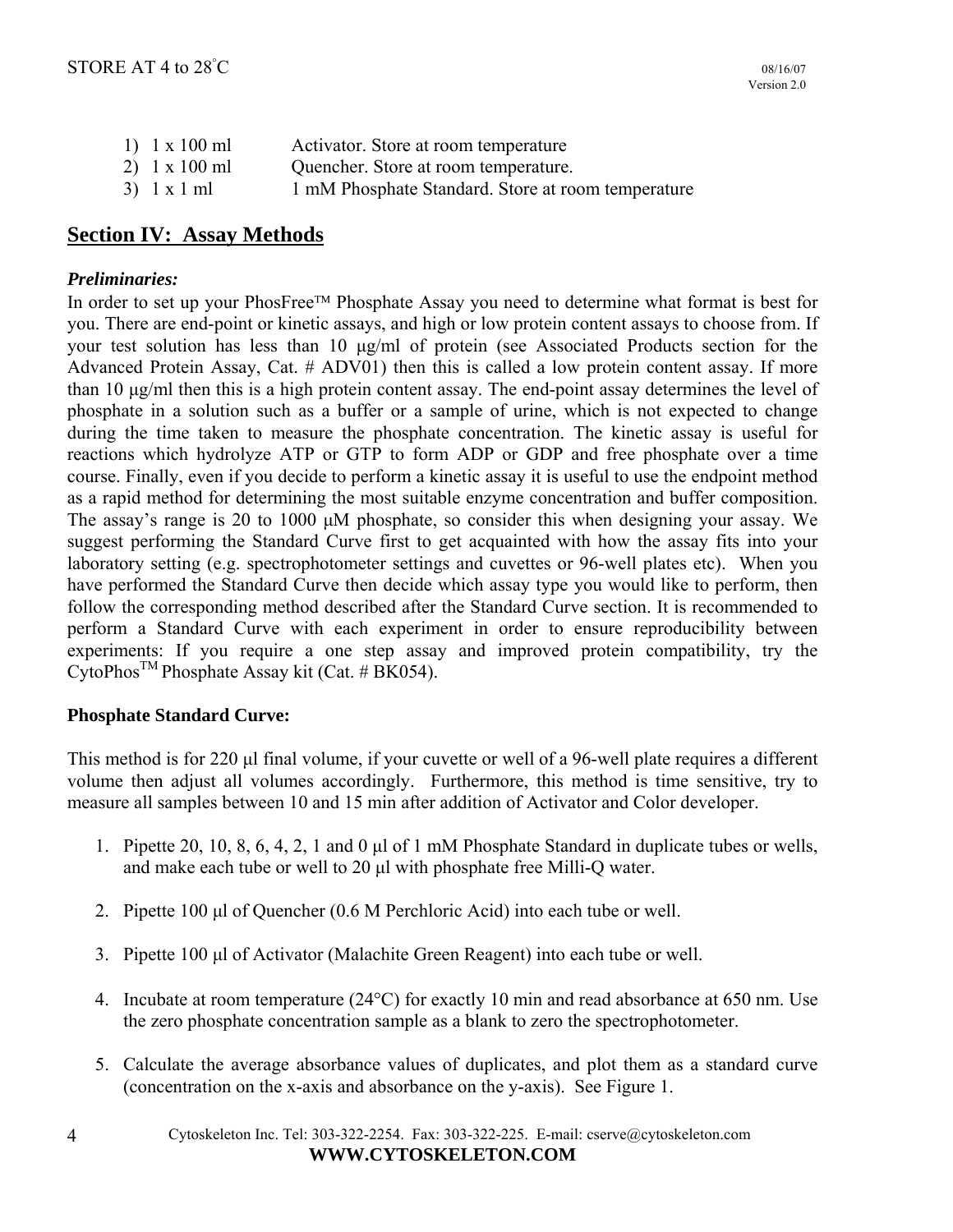

*Figure 1. Phosphate Standard Curve. 1 mM Phosphate standard solution was pipetted into wells of a 96-well plate in volumes of 20, 10, 8, 6, 4, 2, 1, 0 μl and the final volume was made up to 20 μl with Milli-Q water. 100 μl Quencher was added, followed by 100 μl of Activator. After a 10 min incubation at room temperature the absorbance was read at 650 nm. Note: The spectrophotometer path length is 0.8 cm* 

*Endpoint assay with low protein content:*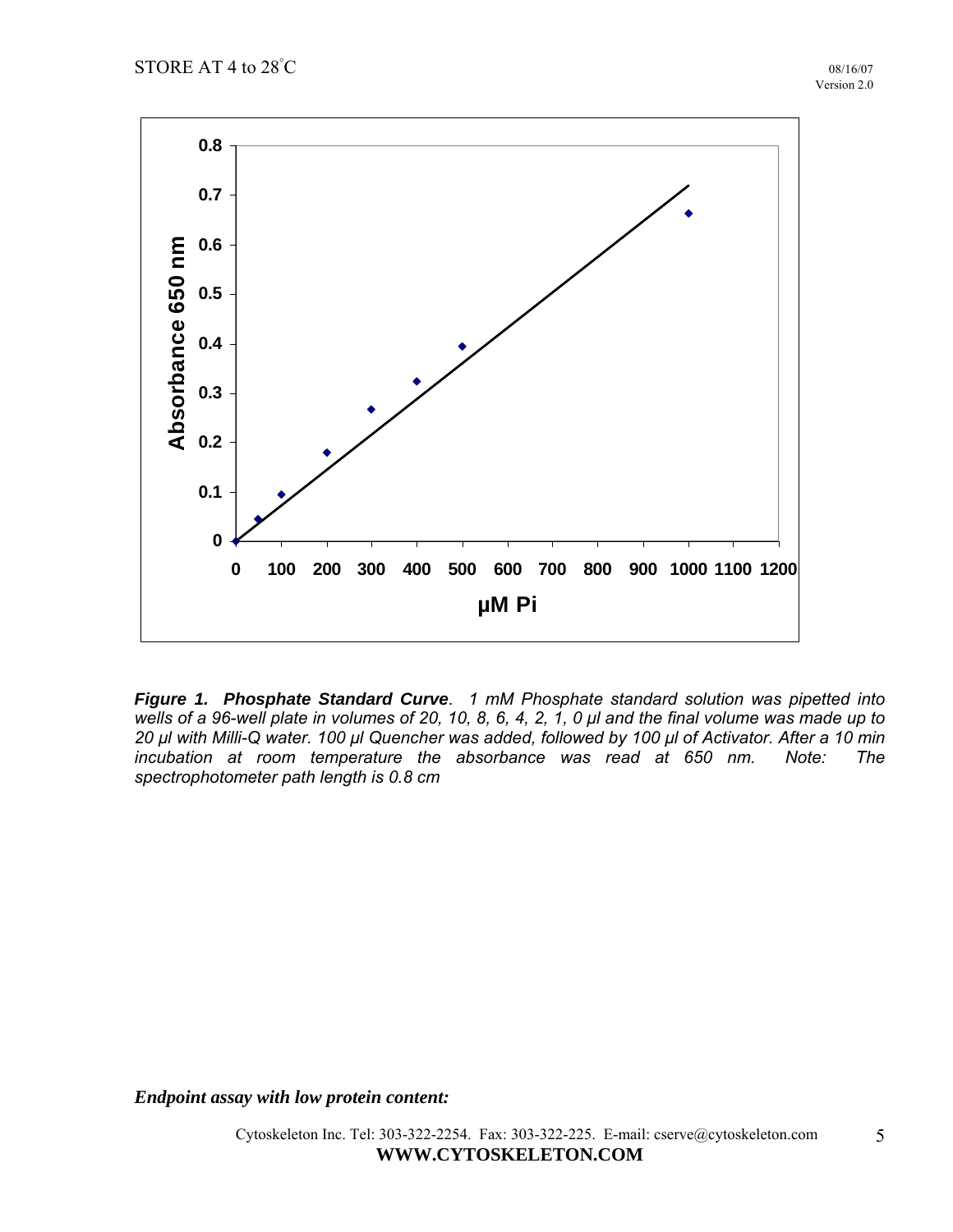This method is for 220 μl final volume, if your cuvette or well of a 96-well plate requires a different volume then adjust all volumes accordingly. Furthermore, this method is time sensitive, try to measure all samples between 10 and 15 min after addition of Activator and Color developer.

- 1. Make serial two-fold dilutions of your sample in Milli-Q water until you are sure there is less than 1 mM phosphate in at least one dilution. If you know approximately the range of phosphate expected in your sample, then use this as a guideline to aim for 500 μM final concentration of phosphate.
- 2. Pipette 20 μl of each dilution in duplicate into microfuge tubes or wells of a 96-well plate.
- 3. Pipette 100 μl of Quencher (0.6 M Perchloric Acid) into each tube or well.
- 4. Pipette 100 μl of Activator (malachite green reagent) into each tube or well.
- 5. Incubate at room temperature (24°C) for 10 min and read absorbance at 650 nm.
- 6. Calculate the average absorbance values of duplicates, and read the concentrations of phosphate using the Standard Curve.
- 7. Multiply the concentration of phosphate in your dilutions by the dilution factor, this will give the final concentration of phosphate in your original sample.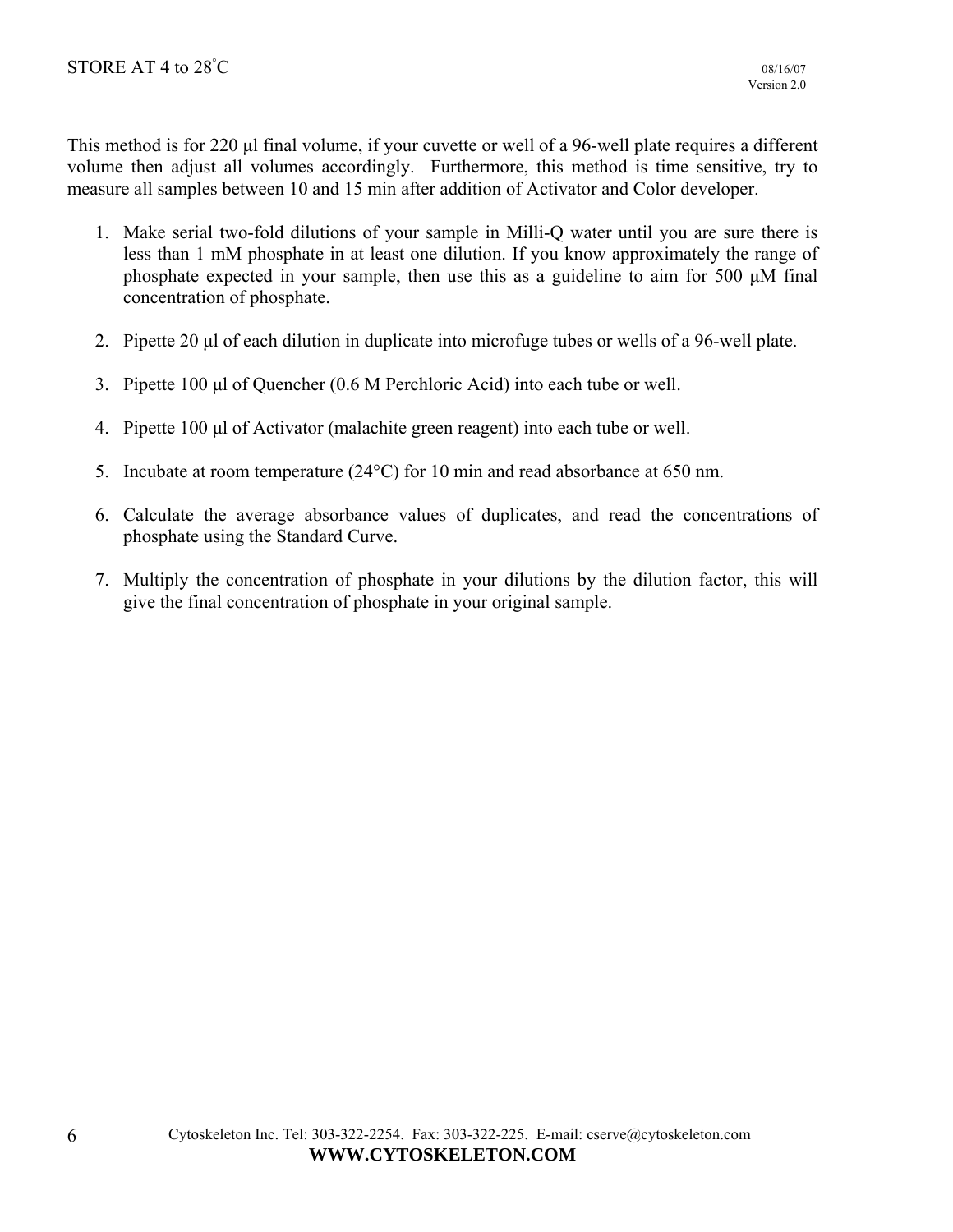### *Endpoint assay with high protein content:*

This method is for 220 μl final volume, if your cuvette or well of a 96-well plate requires a different volume then adjust all volumes accordingly. Furthermore, this method is time sensitive, try to measure all samples between 10 and 15 min after addition of Activator and Color developer.

- 1. Make serial two-fold dilutions of your sample in Milli-Q water until you are sure there is less than 1 mM phosphate in at least one dilution. If you know approximately the range of phosphate expected in your sample, then use this as a guideline to aim for 500 μM final concentration of phosphate.
- 2. Pipette 20 μl of each dilution in duplicate into microfuge tubes.
- 3. Pipette 100 μl of Quencher (0.6 M Perchloric Acid) into each tube or well.
- 4. Centrifuge for 5 min at  $14000 \times g$  at  $4^{\circ}$ C.
- 5. Pipette the supernatant into clean tubes or wells of a 96-well plate; discard the pellet which contains the denatured protein.
- 6. Pipette 100 μl of Activator (Malachite Green Reagent) into all tubes or wells.
- 7. Incubate at room temperature  $(24^{\circ}C)$  for 10 min and read absorbance at 650 nm.
- 8. Calculate the average absorbance values of your samples and read off the concentrations of phosphate from the Standard Curve.
- 9. Multiply the concentration of phosphate in your dilutions by the dilution factor, this will give the final concentration of phosphate in your original sample.

*Kinetic assay with low protein content:*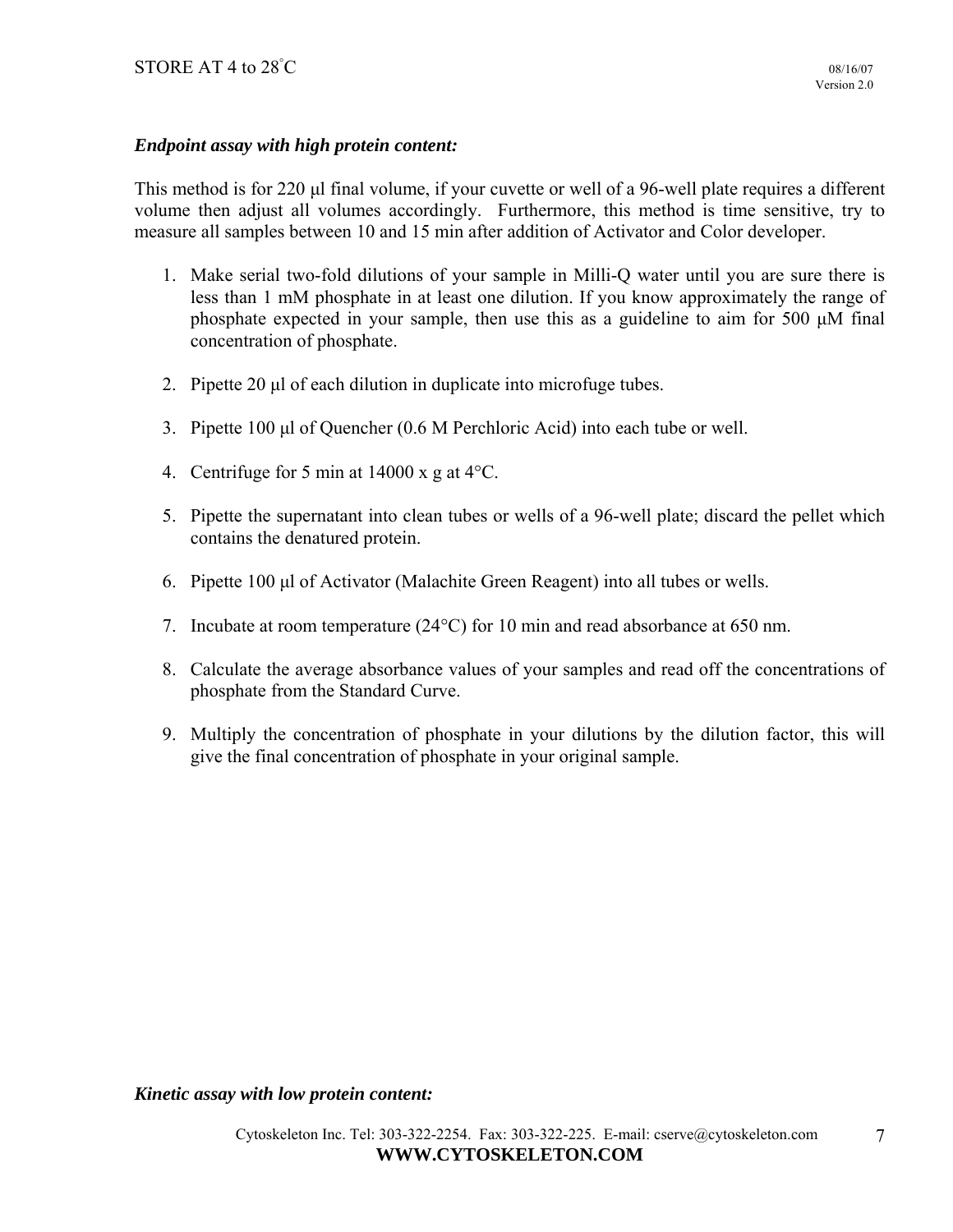This method is for 220 μl final volume, if your cuvette or well of a 96-well plate requires a different volume then adjust all volumes accordingly. Furthermore, this method is time sensitive, try to measure all samples between 10 and 15 min after addition of Activator and Color developer.

**Note.** The kinetic assay is performed by taking timed aliquots of a master reaction which are quenched on ice before final analysis for free phosphate. DO NOT quench the reactions into the Activator because this solution is acidic which will cause hydrolysis of the phosphodiester bonds in ATP or GTP or other phosphate containing substrate, thus increasing your background signal in the earlier time points.

- 1. Label duplicate tubes T=0, T=5, T=10, T=15, T=20, T=25, T=30, T=35, T=40, T=45, T=50, T=55 and T=60, and place on ice. Alternatively place a 96-well plate on ice and label the edges of the plate to correspond to the same time points, the T=60 time point can be omitted for simplicity because then the samples would fill one row.
- 2. Make duplicate 300 μl reactions on ice, noting the following:
	- a) pH and Buffer: Use a strong enough buffer to hold the pH constant even when 1 mM ATP is hydrolyzed. For example 20 mM Hepes pH 7.4 or 20 mM Tris-HCl pH 8.0 is adequate. However, 3.0 mM Tris-HCl pH 7.0 would not be adequate. Definitely DO NOT USE phosphate based buffers as these will lead to excessive background signals
	- b) Substrate: Use 1.0 mM substrate if possible. ATP and GTP or other phosphate containing substrates should be prepared at pH 7.0 to reduce endogenous hydrolysis. Both ATP and GTP can be obtained from Cytoskeleton Inc. Cat. # BSA04-001 and BST06-001 respectively.
	- c) Divalent cation: Most phosphate releasing enzyme catalyzed reactions require a divalent cation. The most commonly used one is magnesium (chloride salt) at a concentration of 1.0 to 10 mM other divalent cations may be required depending on the enzyme. Myosin is a special case in which KCl can activate its ATPase activity.
	- d) Enzyme or protein extract: Purified enzymes with high activity can be used at less than 10 μg protein per ml of reaction. However, extracts, impure proteins or low turnover enzymes may require up to 1 mg protein per ml reaction. Un-stimulated small Gproteins, tubulin and actin are special cases where the turnover of GTP or ATP hydrolysis is very low compared to other proteins (e.g. alkaline phosphatase), so extended assay times maybe required.
	- e) Salt concentration: This depends on the reaction; usually 50 mM is a good start. Cytoskeletal motor proteins are sensitive to salt concentration in that microtubule or Factin stimulated NTP hydrolysis activity may be inhibited at >75 mM KCl or NaCl because of polymer/motor dissociation.

An example reaction with alkaline phosphatase and ATP hydrolysis would contain the following: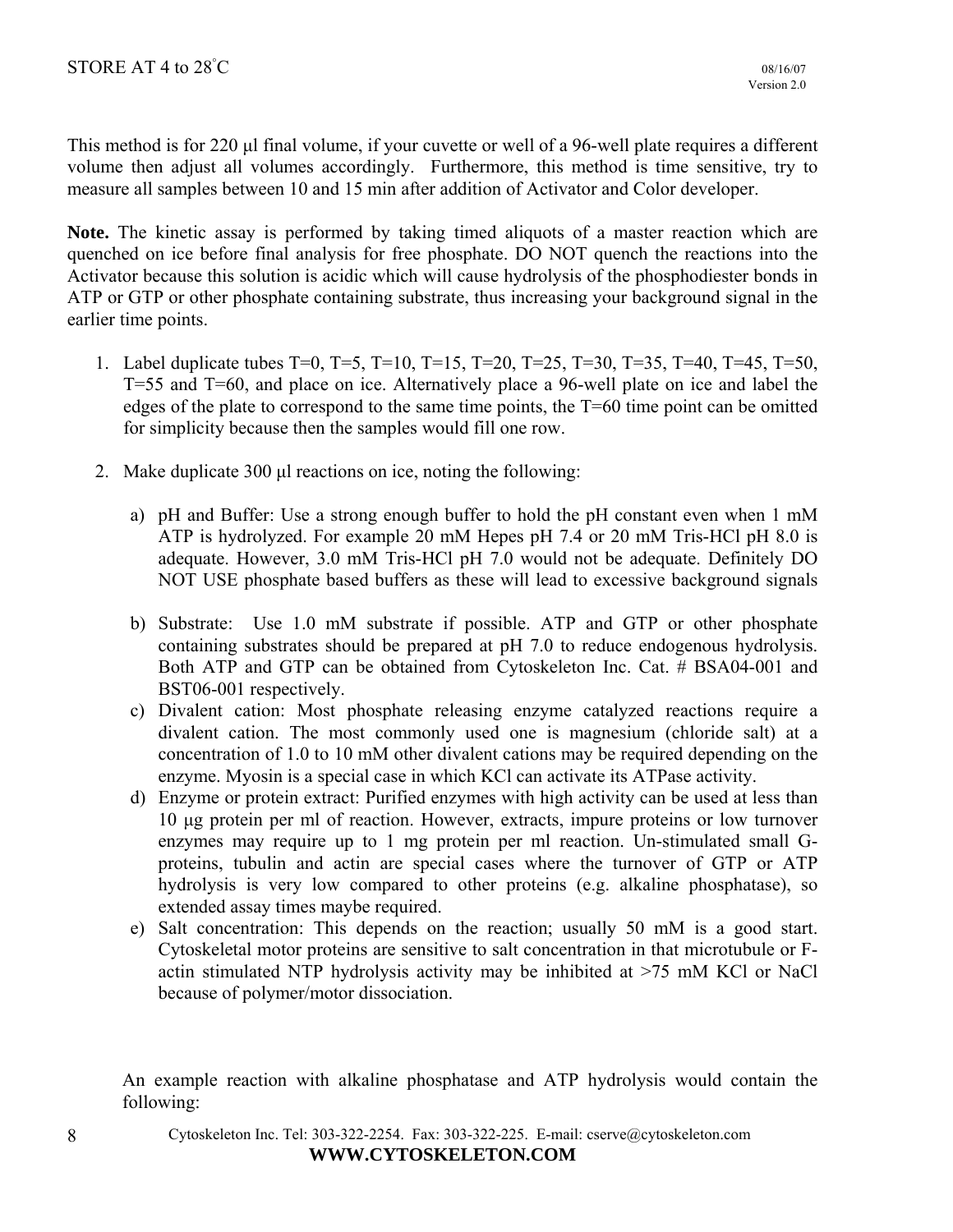| 1. $289 \mu l$ | Milli-Q water                    |
|----------------|----------------------------------|
| 2. $6.0 \mu l$ | 1.0 M Tris-HCl pH 8.0            |
| 3. $1.5 \mu l$ | 1.0 M MgCl <sub>2</sub>          |
| 4. $3.0 \mu l$ | 100 mM ATP pH 7.0-10.0           |
| 5. $1.0 \mu l$ | 10 units/ml Alkaline phosphatase |

- 3. Place the reactions in a 30 or  $37^{\circ}$ C waterbath and start a timer for 60 min.
- 4. After 10 s take 20 μl from each tube and quench by pipetting into the T=0 tubes on ice, keep these on ice until all the samples have been collected.
- 5. After 5 min take another 20 µl and quench into the T=5 tubes on ice, repeat every 5 min until all the quench tubes have been used.
- 6. Pipette 100 μl of Quencher (0.6 M Perchloric Acid) into each tube or well.
- 7. Pipette 100 μl of Activator (Malachite Green Reagent) into each tube or well.
- 8. Incubate at room temperature  $(24^{\circ}C)$  for 10 min and read absorbance at 650 nm.
- 9. Calculate the average absorbance value from the duplicates and read off the concentrations of phosphate using your Standard Curve.
- 10. Use linear regression analysis or a hand drawn graph of μM phosphate [y-axis] versus time [x-axis] to calculate the rate of Pi released per min, this will be in  $\mu$ M/min.
- 11. Multiply by 0.02 to make the units nmoles / min / 20 μl of reaction.
- 12. Divide the rate of Pi release (nmoles/min/20 μl of reaction) by the amount of protein (in mg) in a 20 μl sample of reaction mix. This will give you your Specific Activity in nmoles/min/mg protein.

*Kinetic assay with high protein content:*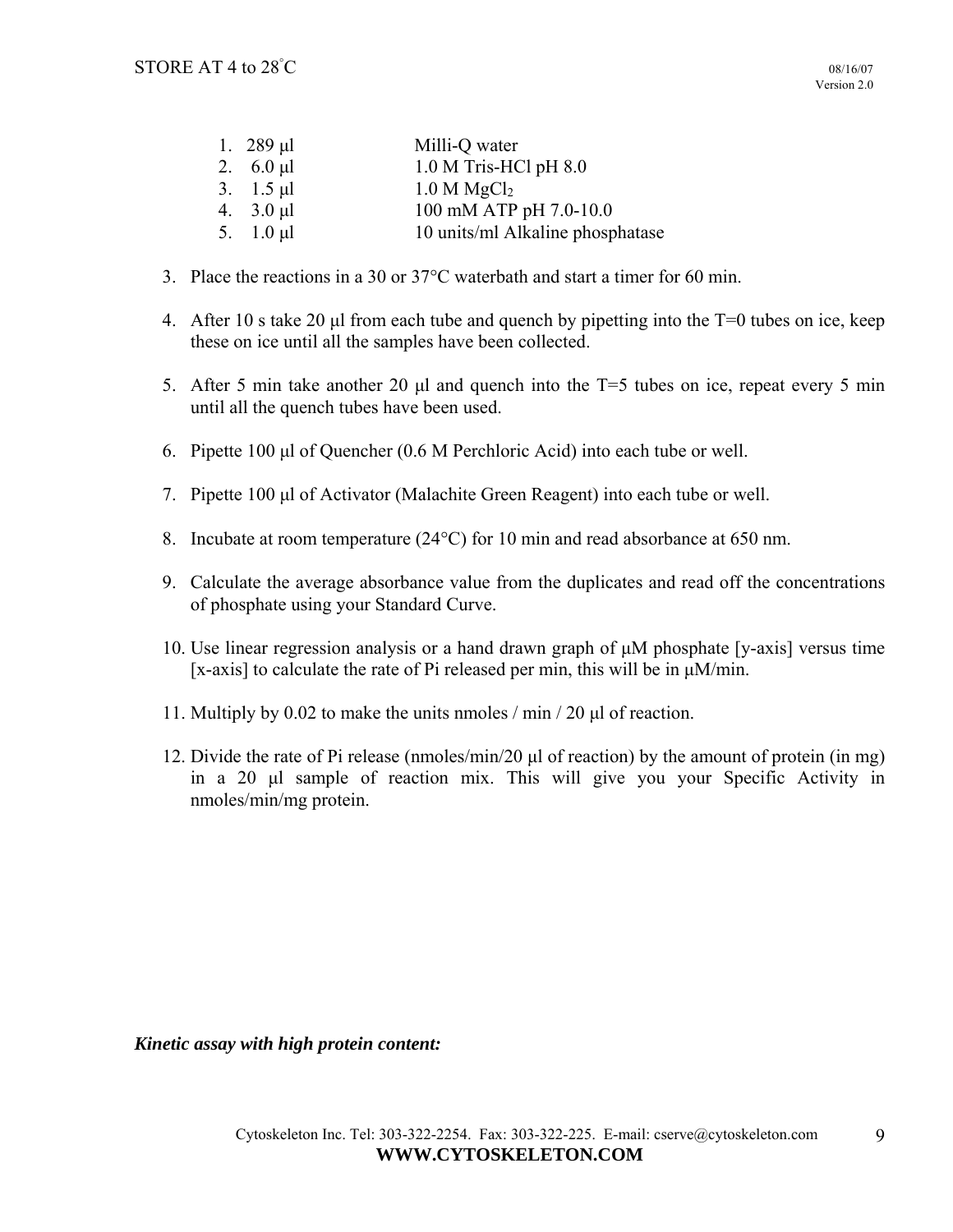This method is for 220 μl final volume, if your cuvette or well of a 96-well plate requires a different volume then adjust all volumes accordingly. Furthermore, this method is time sensitive, try to measure all samples between 10 and 15 min after addition of Activator and Color developer.

**Note.** The kinetic assay is performed by taking timed aliquots of a master reaction which are quenched on ice before final analysis for free phosphate. DO NOT quench the reactions into the Activator because this solution is acidic which will cause hydrolysis of the phosphodiester bonds in ATP or GTP or other phosphate containing substrate, thus increasing your background signal in the earlier time points.

- 1. Label duplicate tubes T=0, T=5, T=10, T=15, T=20, T=25, T=30, T=35, T=40, T=45, T=50, T=55 and T=60, and place on ice.
- 2. Make duplicate 300 μl reactions on ice (see notes in "Kinetic assay with low protein content" section).
- 3. Place the reactions in a 30 or  $37^{\circ}$ C waterbath and start a timer for 60 min.
- 4. After 10 s take 20 μl from each tube and quench by pipetting into the T=0 tubes on ice, keep these on ice until all the samples have been collected.
- 5. After 5 min take another 20 μl and quench into the T=5 tubes on ice, repeat every 5 min until all the quench tubes have been used.
- 6. Pipette 100 μl of Quencher (Perchloric Acid) into each tube and centrifuge for 5 min at  $14000 \text{ x }$  g at  $4^{\circ}$ C.
- 7. Pipette supernatants into clean tubes or wells of a 96-well plate.
- 8. Pipette 100 μl of Activator (Malachite Green Reagent) into each tube or well.
- 9. Incubate at room temperature  $(24^{\circ}C)$  for 10 min and read absorbance at 650 nm.
- 10. Calculate the average absorbance value from the duplicates and read off the concentrations of phosphate using your Standard Curve.
- 11. Use linear regression analysis or a hand drawn graph of μM phosphate [y-axis] versus time [x-axis] to calculate the rate of Pi released per min, this will be in  $\mu$ M/min.
- 12. Multiply by 0.02 to make the units nmoles / min / 20 μl of reaction.
- 13. Divide the rate of Pi release (nmoles/min/20 μl of reaction) by the amount of protein (in mg, see Associated Products) in a 20 μl sample of reaction mix. This will give you your Specific Activity in nmoles/min/mg protein.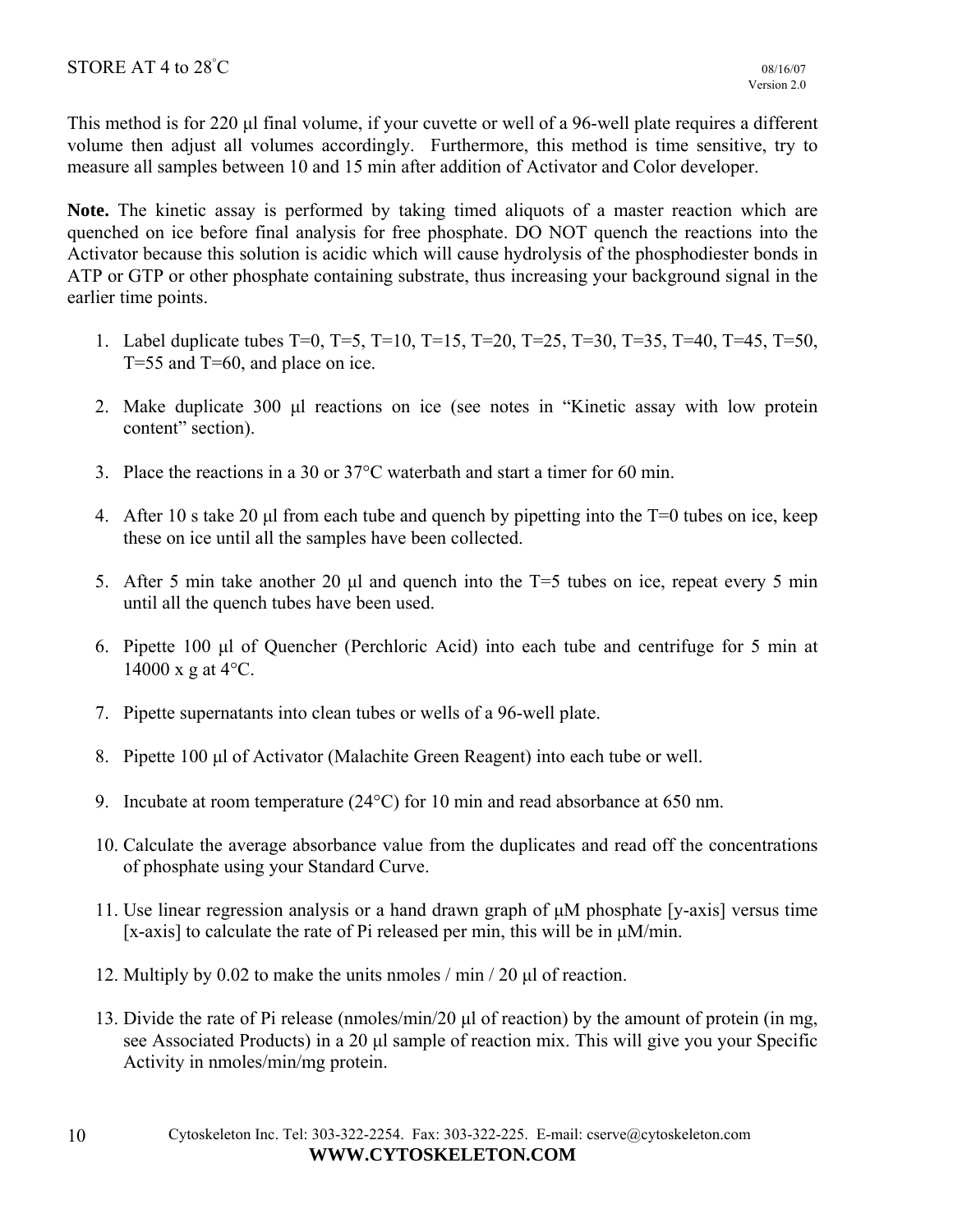11

# **Section V: Troubleshooting**

| <b>Observation</b>                                                           | <b>Possible cause</b>                                           | <b>Remedy</b>                                             |
|------------------------------------------------------------------------------|-----------------------------------------------------------------|-----------------------------------------------------------|
| 1. No increase in absorbance in the                                          | 1. Sensitivity of spectrophotometer                             | 1. Increase sensitivity (read machine                     |
| most concentrated sample.                                                    | set too low.                                                    | manual).                                                  |
|                                                                              | 2. Incorrect labeling of tubes.                                 | 2. Repeat experiment.                                     |
|                                                                              | 3. Sample too dilute.                                           | 3. Use more concentrated samples.                         |
|                                                                              | 4. Sample contains too little                                   | 4. Use more sample.                                       |
|                                                                              | phosphate.                                                      |                                                           |
| 2. In the kinetic assay, plotted                                             | 1. Enzyme is denaturing during                                  | 1. Change buffer conditions to                            |
| phosphate versus time is not linear                                          | assay.                                                          | stabilize enzyme, try reducing<br>agent DTT at 0.5 mM and |
|                                                                              |                                                                 | glycerol 5% v/v, or immobilize                            |
|                                                                              |                                                                 | the protein to stabilize the                              |
|                                                                              |                                                                 | enzyme.                                                   |
|                                                                              | 2. Enzyme is hydrolyzing all the                                | 2. Use less enzyme.                                       |
|                                                                              | substrate.                                                      |                                                           |
| 3. In the kinetic assay, the large                                           | 1. Perchloric acid solution                                     | 1. Use a higher through-put method                        |
| number of samples is difficult to                                            | (Quencher) is hydrolyzing the                                   | e.g. Multichannel pipettors and                           |
| process quickly enough to reduce                                             | phosphate substrate.                                            | 96-well plates.                                           |
| the background hydrolysis.                                                   |                                                                 | 2. Perform a "buffer plus substrate"                      |
|                                                                              |                                                                 | parallel reaction and subtract the                        |
|                                                                              |                                                                 | background of this control from                           |
|                                                                              |                                                                 | the master reaction's                                     |
|                                                                              |                                                                 | measurements.                                             |
| 4. In the kinetic assay, there is very<br>little phosphate increase from T=0 | 1. Enzyme does not catalyze a<br>phosphate generating reaction. | 1. NA                                                     |
| to $T=60$ min.                                                               | 2. Enzyme is too dilute.                                        | 2. Increase enzyme concentration.                         |
|                                                                              | 3. Enzyme is inactive or denatured in                           | 3. Test various conditions (divalent                      |
|                                                                              | the reaction.                                                   | cations, pH, buffers, salt                                |
|                                                                              |                                                                 | concentration and sugars in order                         |
|                                                                              |                                                                 | to stabilize the enzyme.                                  |
|                                                                              | 4. Enzyme has a low turnover.                                   | 4. Extend reaction time or increase                       |
|                                                                              |                                                                 | concentration of enzyme.                                  |
|                                                                              | 5. Substrate is not appropriate.                                | 5. Try other substrates                                   |
| 5. In kinetic assay, high absorbance                                         | 1. Phosphate in reaction at T=0.                                | 1. Use phosphate free chemicals and                       |
| at T=0 and little increase towards                                           |                                                                 | prepare nucleotide triphosphate                           |
| $T=60$ min.                                                                  |                                                                 | stocks at pH 7.0.                                         |
|                                                                              | 2. Interfering substances in reaction.                          | 2. Test each component of your                            |
|                                                                              |                                                                 | reaction in an endpoint assay and                         |
|                                                                              |                                                                 | remove or replace the offending<br>chemical.              |
|                                                                              | 3. Reaction is not stopped on ice.                              | 3. Use alternative method for                             |
|                                                                              |                                                                 | stopping reaction time points. e.g.                       |
|                                                                              |                                                                 | Snap freeze time point samples in                         |
|                                                                              |                                                                 | liquid nitrogen.                                          |